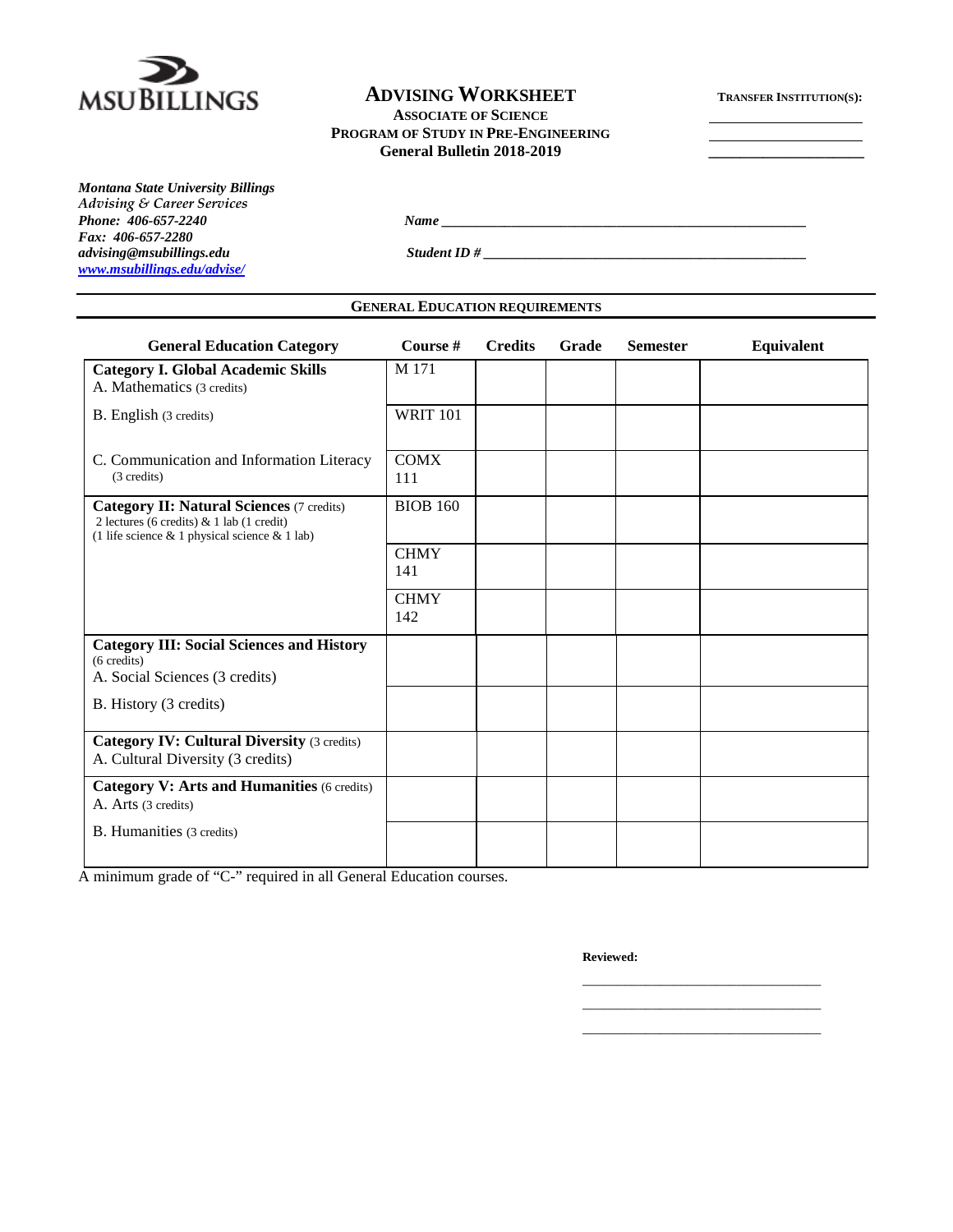# **GENERAL EDUCATION REQUIREMENTS**

|                                |     | <b>CATEGORY I: GLOBAL ACADEMIC SKILLS</b>                         | 9 credits        |
|--------------------------------|-----|-------------------------------------------------------------------|------------------|
|                                |     | <b>Subcategory A - Mathematics</b>                                | 3 credits        |
| М                              | 171 | Calculus I                                                        | 4                |
|                                |     |                                                                   |                  |
| <b>Subcategory B - English</b> |     |                                                                   | 3 credits        |
| WRIT                           | 101 | College Writing I                                                 | 3                |
|                                |     | Subcategory C- Communication & Information Literacy 3 credits     |                  |
| COMX.                          | 111 | Introduction to Public Speaking                                   | 3                |
|                                |     |                                                                   |                  |
|                                |     | 6 cr. lecture & 1 cr. lab<br><b>CATEGORY II: NATURAL SCIENCES</b> |                  |
|                                |     | <b>Subcategory A - Life Sciences</b>                              |                  |
| BIOB                           | 160 | Principles of Living Systems                                      | 3                |
|                                |     |                                                                   |                  |
|                                |     | <b>Subcategory B – Physical Sciences</b>                          |                  |
| CHMY                           | 141 | College Chemistry I                                               | 3                |
| CHMY                           | 142 | College Chemistry Laboratory I                                    | 1                |
|                                |     |                                                                   |                  |
|                                |     | <b>CATEGORY III: SOCIAL SCIENCES AND HISTORY</b>                  | <b>6 CREDITS</b> |
|                                |     | Students are required to take one course from each subcategory    |                  |
|                                |     | <b>Subcategory A - Social Sciences</b>                            | 3 credits        |
| ANTY                           | 217 | Physical Anthropology & Archeology                                | 3                |
| <b>BGEN</b>                    | 105 | <b>Introduction to Business</b>                                   | 3                |
| COMX                           | 106 | Communicating in a Dynamic Workplace                              | 3                |
| <b>PSYX</b>                    | 231 | Human Relations                                                   | 3                |
| ECNS                           | 201 | Principles of Microeconomics                                      | 3                |
| ECNS                           | 202 | Principles of Macroeconomics                                      | 3                |
| EDU                            | 105 | <b>Education and Democracy</b>                                    | 3                |
| <b>GPHY</b>                    | 141 | Geography of World Regions                                        | 3                |
| HTH                            | 110 | Personal Health and Wellness                                      | 3                |
| <b>PSCI</b>                    | 220 | Introduction to Comparative Government                            | 3                |
| <b>PSCI</b>                    | 210 | <b>Introduction to American Government</b>                        | 3                |
| PSYX                           | 100 | Introduction to Psychology                                        | 3                |
| PSYX                           | 231 | Human Relations                                                   | 3                |
| SOCI                           | 101 | <b>Introduction to Sociology</b>                                  | 3                |
| SOCI                           | 201 | Social Problems                                                   | 3                |
|                                |     |                                                                   |                  |
| <b>Subcategory B - History</b> |     |                                                                   | 3 credits        |
| <b>HSTA</b>                    | 101 | American History I                                                | 3                |
| HSTA                           | 102 | American History II                                               | 3                |
| HSTR                           | 101 | <b>Western Civilization I</b>                                     | 3                |
| HSTR                           | 102 | <b>Western Civilization II</b>                                    | 3                |
| <b>HSTR</b>                    | 103 | Honors Western Civilization I                                     | 3                |
| HSTR                           | 104 | Honors Western Civilization II                                    | 3                |
| <b>PSCI</b>                    | 230 | <b>Introduction to International Relations</b>                    | 3                |

| <b>CATEGORY IV: CULTURAL DIVERSITY</b><br><b>3 CREDITS</b> |      |                                             |   |  |  |
|------------------------------------------------------------|------|---------------------------------------------|---|--|--|
| <b>ANTY</b>                                                | 220  | Culture and Society                         | 3 |  |  |
| <b>ARTH</b>                                                | 160  | Global Visual Culture                       | 3 |  |  |
| <b>COMX</b>                                                | 2.12 | Introduction to Intercultural Communication | 3 |  |  |
| <b>GPHY</b>                                                | 121  | Human Geography                             | 3 |  |  |
| HTH                                                        | 270  | <b>Global Health Issues</b>                 | 3 |  |  |
| LIT                                                        | 230  | World Literature Survey                     | 3 |  |  |
| <b>NASX</b>                                                | 105  | Introduction to Native American Studies     | 3 |  |  |
| <b>NASX</b>                                                | 205  | Native Americans in Contemporary Society    | 3 |  |  |
| PHL                                                        | 271  | Indian Philosophies and Religions           | 3 |  |  |
| PHI.                                                       | 272  | Chinese Philosophies and Religions          | 3 |  |  |
| <b>REHA</b>                                                | 201  | Introduction to Diversity                   | 3 |  |  |
| <b>RLST</b>                                                | 170  | The Religious Ouest                         | 3 |  |  |
| A&SC/WGSS 274                                              |      | Women, Culture, and Society                 |   |  |  |
| <b>SPNS</b>                                                | 150  | The Hispanic Tradition                      |   |  |  |

|             |     | <b>CATEGORY V: ARTS &amp; HUMANITIES</b> | 6 credits                                       |
|-------------|-----|------------------------------------------|-------------------------------------------------|
|             |     | <b>Subcategory A - Fine Arts</b>         | 3 credits                                       |
| ARTZ.       | 101 | Art Fundamentals                         | 3                                               |
| ARTZ.       | 105 | Visual Language-Drawing                  | 3                                               |
| ARTZ        | 131 | Ceramics for Non-majors                  | 3                                               |
| CRWR        | 240 | <b>Intro Creative Writing Workshop</b>   | $\begin{array}{c} 3 \\ 3 \\ 3 \\ 3 \end{array}$ |
| FILM        | 160 | Introduction to World Cinema             |                                                 |
| LIT         | 270 | Film & Literature                        |                                                 |
| <b>MART</b> | 260 | Computer Presentation and Animation      |                                                 |
| MUSI        | 101 | <b>Enjoyment of Music</b>                |                                                 |
| MUSI        | 114 | Band: MSUB Symphonic                     | $\mathbf{1}$                                    |
| MUSI        | 131 | Jazz Ensemble I: MSUB                    | 1                                               |
| MUSI        | 147 | Choral Ensemble: University Chorus       | 1                                               |
| PHOT        | 154 | <b>Exploring Digital Photography</b>     | 3                                               |
| THTR        | 101 | Introduction to Theatre                  | 3                                               |
| THTR        | 120 | Introduction to Acting I                 | 3                                               |
|             |     | <b>Subcategory B - Humanities</b>        | 3 credits                                       |
| ARTH        | 150 | Introduction to Art History              | 3                                               |
| <b>HONR</b> | 111 | Perspectives and Understanding           | 3                                               |
| LIT         | 110 | Introduction to Literature               |                                                 |
| LIT         | 240 | The Bible as Literature                  |                                                 |
| PHI.        | 110 | Introduction to Ethics                   | $\begin{array}{c} 3 \\ 3 \\ 3 \end{array}$      |
| PHL.        | 111 | Philosophies of Life                     | 3                                               |
| PHI.        | 254 | People and Politics                      | $\overline{3}$                                  |

**Please note Pre-Engineering requires specific courses for General Education requirements, as listed above. This list does not reflect all approved General Education courses.**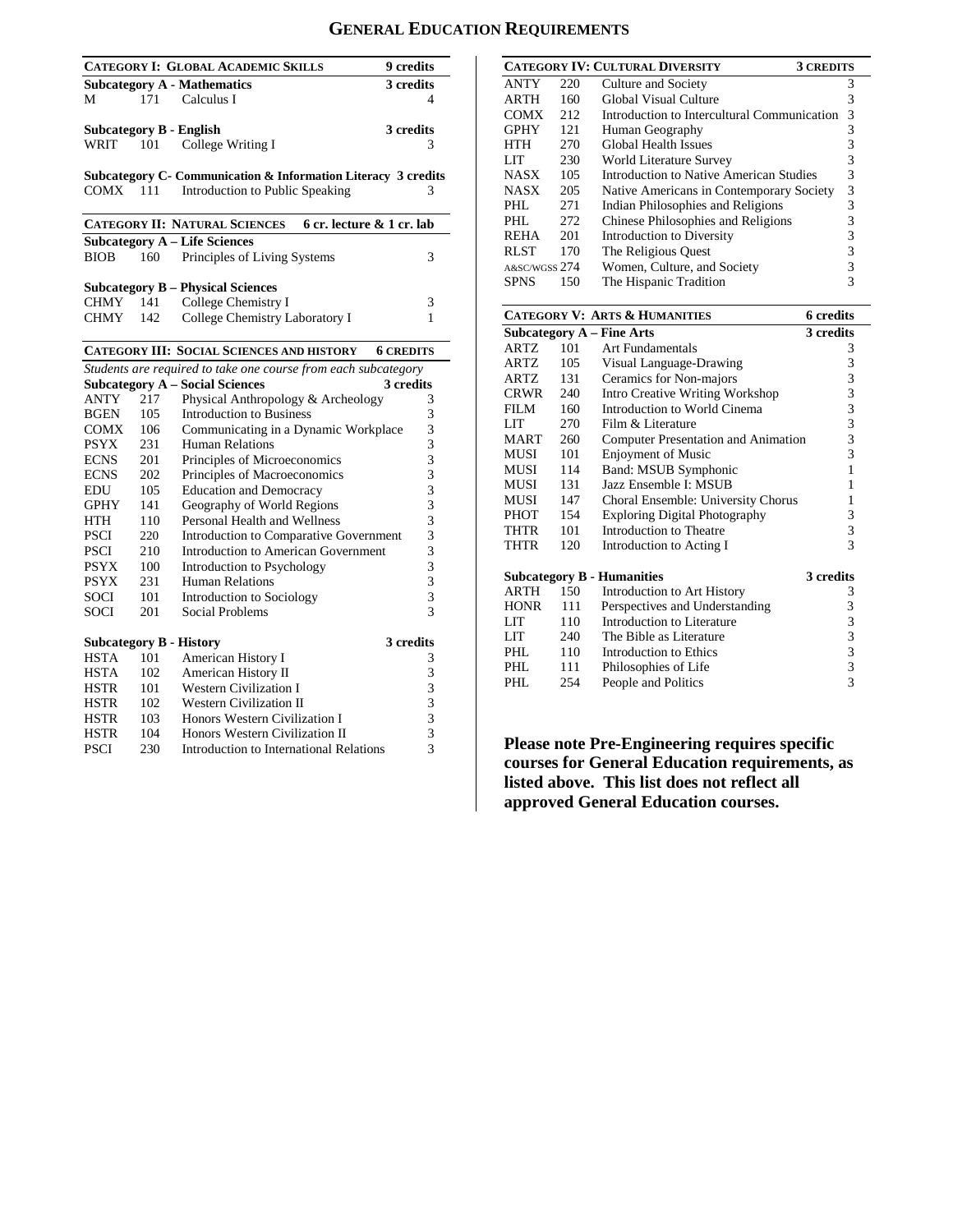|             |                         | Course                                 | <b>Credits</b> | Grade | <b>Semester</b> | Equivalent |
|-------------|-------------------------|----------------------------------------|----------------|-------|-----------------|------------|
|             | <b>Required Courses</b> |                                        |                |       |                 |            |
| <b>EGEN</b> | 105                     | Introduction to General Engineering    | 2              |       |                 |            |
| M           | 172                     | Calculus II                            | 4              |       |                 |            |
| M           | 273                     | Multivariable Calculus                 | 4              |       |                 |            |
| M           | 274                     | Introduction to Differential Equations | 4              |       |                 |            |
| <b>PHSX</b> | 220                     | Physics I                              | 3              |       |                 |            |
| <b>PHSX</b> | 221                     | Physics I Lab                          |                |       |                 |            |
| <b>PHSX</b> | 232                     | Physics II & Thermo                    | 3              |       |                 |            |
| <b>PHSX</b> | 233                     | Physics II & Thermo Lab                |                |       |                 |            |

## **Restricted Electives** (**7 credits** selected with advisor approval)

#### **ASSOCIATE OF SCIENCE DEGREE**

| <b>Categories</b>           | <b>Credits</b> | <b>Earned</b> |
|-----------------------------|----------------|---------------|
| <b>General Education</b>    | $*31-32$       |               |
| <b>Required Courses</b>     | 22             |               |
| <b>Restricted Electives</b> |                |               |
| Total                       | $*60-61$       |               |

*\*The catalog indicates that this program is 60 credits. However, this worksheet reflects the variation in Math credits used to satisfy the General Education Math requirement.*

#### **It is the student's responsibility to know and meet the requirements for graduation.**

**A minimum of 20 semester credits with 40 grade points must be earned at Montana State University Billings.**

*In order to complete the requirements for an A.S. Program of Study in Pre-Engineering in two years, it is generally necessary to carry 16-18 credit hours per semester.* 

**NOTES:**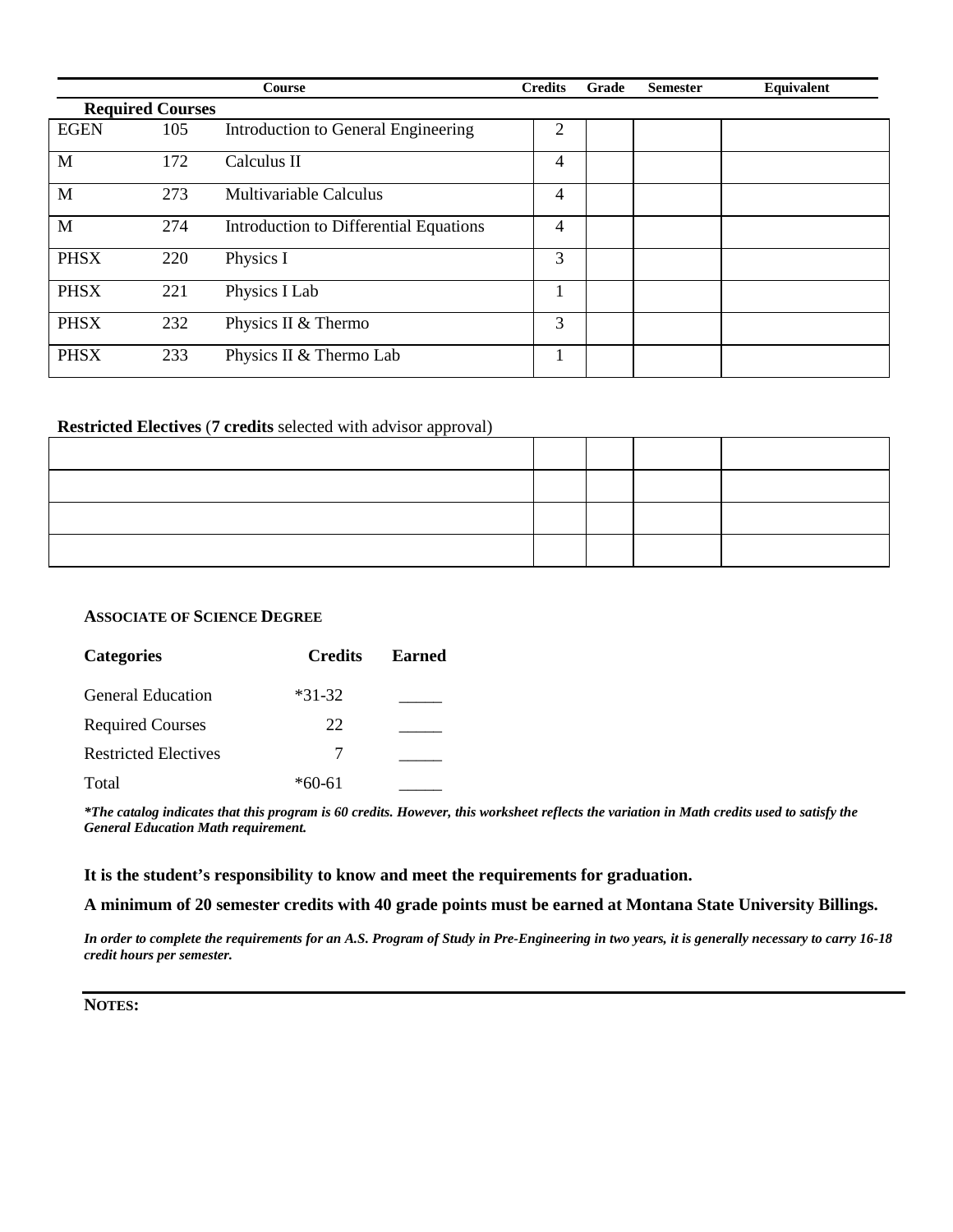| <b>Civil Engineering</b> |          |                                  |   |  |  |
|--------------------------|----------|----------------------------------|---|--|--|
| <b>BIOB</b>              | 161      | Principles of Living Systems Lab |   |  |  |
| <b>CHMY</b>              | 143      | College Chemistry II             | 3 |  |  |
| <b>CHMY</b>              | 144      | College Chemistry II Lab         |   |  |  |
| <b>DDSN</b>              | 114      | Introduction to CAD              | 3 |  |  |
| <b>WRIT</b>              | $201$ or | College Writing II or            | 3 |  |  |
|                          | 220      | Business & Professional Writing  |   |  |  |

## **Civil Engineering – BioResource Option**

| -- 0        |          |                                         |   |  |
|-------------|----------|-----------------------------------------|---|--|
| <b>BIOB</b> | 161      | Principles of Living Systems Lab        |   |  |
| <b>BIOB</b> | 170      | Principles of Biological Diversity*     | 3 |  |
| <b>BIOB</b> | 171      | Principles of Biological Diversity Lab* |   |  |
| <b>CHMY</b> | 143      | College Chemistry II                    | 3 |  |
| <b>CHMY</b> | 144      | College Chemistry II Lab                |   |  |
| <b>DDSN</b> | 114      | Introduction to CAD                     | 3 |  |
| <b>WRIT</b> | $201$ or | College Writing II or                   | 3 |  |
|             | 220      | Business & Professional Writing         |   |  |
|             |          |                                         |   |  |

\*May be taken instead of PHSX 232/233

## **Biological Engineering**

| $\cdots$    |     |                                      |   |  |
|-------------|-----|--------------------------------------|---|--|
| <b>BIOB</b> | 161 | Principles of Living Systems Lab     |   |  |
| <b>BIOB</b> | 260 | Cellular and Molecular Biology       | 3 |  |
| <b>BIOB</b> | 261 | Cellular and Molecular Biology Lab   |   |  |
| <b>CHMY</b> | 143 | College Chemistry II                 | 3 |  |
| <b>CHMY</b> | 144 | College Chemistry II Lab             |   |  |
| <b>CHMY</b> | 211 | <b>Elements of Organic Chemistry</b> | 3 |  |
| <b>CHMY</b> | 212 | Elements of Organic Chemistry Lab    |   |  |

#### **Chemical Engineering**

|             | $\frac{1}{2}$ |                                      |   |  |
|-------------|---------------|--------------------------------------|---|--|
| <b>BIOB</b> | 161           | Principles of Living Systems Lab     |   |  |
| <b>BIOB</b> | 260           | Cellular and Molecular Biology       | 3 |  |
| <b>BIOB</b> | 261           | Cellular and Molecular Biology Lab   |   |  |
| <b>CHMY</b> | 143           | College Chemistry II                 | 3 |  |
| <b>CHMY</b> | 144           | College Chemistry II Lab             |   |  |
| <b>CHMY</b> | 211           | <b>Elements of Organic Chemistry</b> | 3 |  |
| <b>CHMY</b> | 212           | Elements of Organic Chemistry Lab    |   |  |

## **Mechanical Engineering**

| <b>DDSN</b> | 114 | Introduction to AutoCAD |  |  |
|-------------|-----|-------------------------|--|--|
| <b>DDSN</b> | 135 | SolidWorks              |  |  |